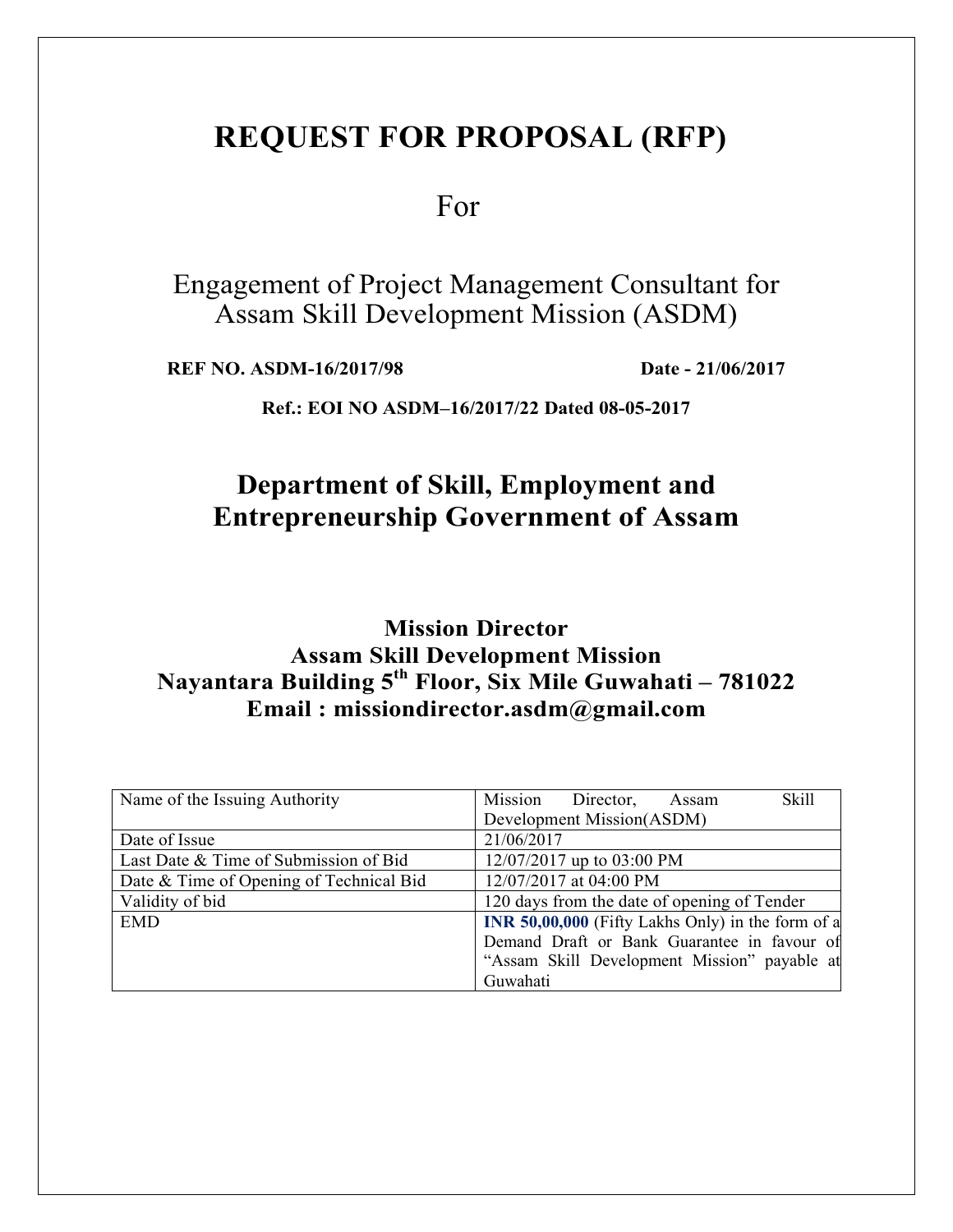# **Table of Contents**

|                  | <b>Section 1: General Conditions of the Contract</b> |
|------------------|------------------------------------------------------|
| 1.               |                                                      |
| 2.               |                                                      |
|                  |                                                      |
| 3.               |                                                      |
| $\overline{4}$ . |                                                      |
| 5.               |                                                      |
| 6.               |                                                      |
| 7.               |                                                      |
| 8.               |                                                      |
| 9.               |                                                      |
| A.               |                                                      |
| 10.              |                                                      |
| 11.              |                                                      |
| 12.              |                                                      |
| 13.              |                                                      |
| 14.              |                                                      |
| 15.              |                                                      |
| 16.              |                                                      |
| 17.              |                                                      |
| 18.              |                                                      |
| 19.              |                                                      |
| 20.              |                                                      |
| 21.              |                                                      |
| 22.              |                                                      |
| 23.              |                                                      |
| 24.              |                                                      |
| 25.              |                                                      |
| <b>B.</b>        |                                                      |
| 26.              |                                                      |
| 27.              |                                                      |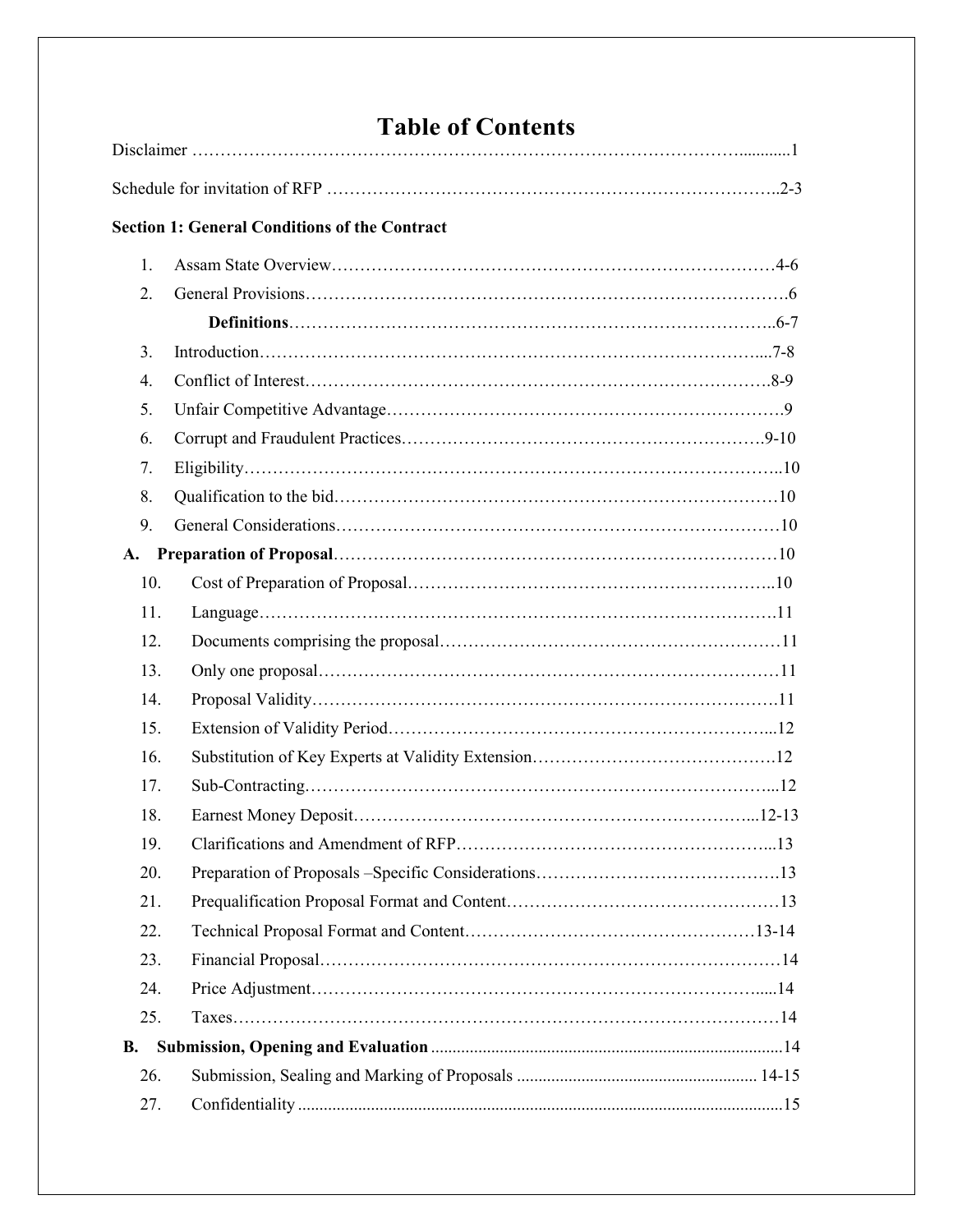| 28. |                                                        |  |
|-----|--------------------------------------------------------|--|
| 29. |                                                        |  |
| 30. |                                                        |  |
| 31. |                                                        |  |
| 32. |                                                        |  |
| 33. |                                                        |  |
| 34. |                                                        |  |
| 35. |                                                        |  |
| 36. |                                                        |  |
| 37. |                                                        |  |
| 38. |                                                        |  |
| 39. |                                                        |  |
| 40. |                                                        |  |
|     |                                                        |  |
| 41. |                                                        |  |
| 42. |                                                        |  |
|     |                                                        |  |
| 43. |                                                        |  |
| 44. |                                                        |  |
|     |                                                        |  |
| 45. |                                                        |  |
| 46. | Conduct of Project Management Consultant Manpower19-20 |  |
| 47. |                                                        |  |
|     | Other terms and conditions                             |  |
| 48. |                                                        |  |
| 49. |                                                        |  |
| 50. |                                                        |  |
|     |                                                        |  |
|     |                                                        |  |
|     |                                                        |  |
|     |                                                        |  |
|     |                                                        |  |
|     |                                                        |  |
| 51. |                                                        |  |
| 52. |                                                        |  |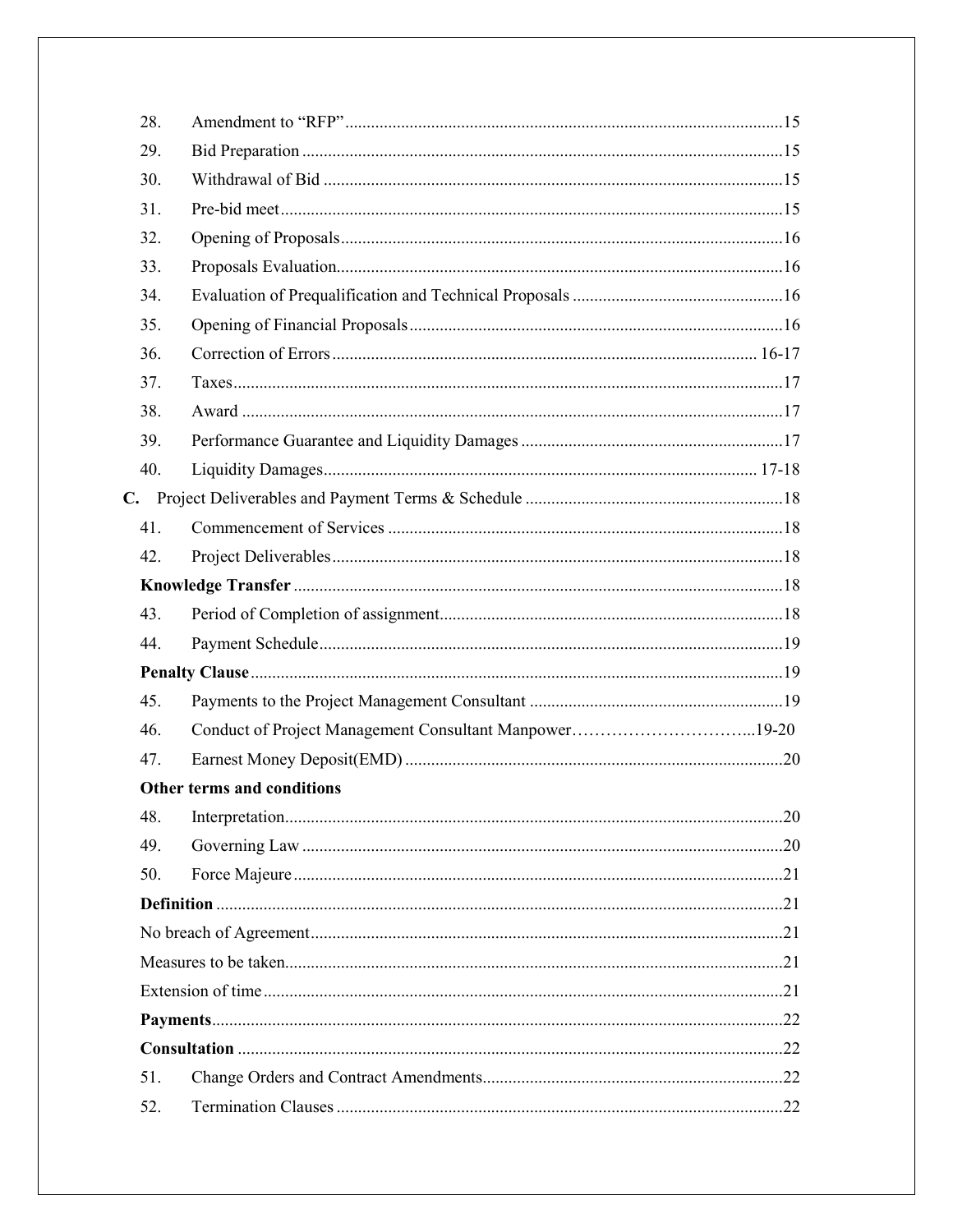| 51.1.                                                                                              |  |
|----------------------------------------------------------------------------------------------------|--|
| 51.2.                                                                                              |  |
| 51.3.                                                                                              |  |
| 51.4.                                                                                              |  |
| 51.5                                                                                               |  |
|                                                                                                    |  |
|                                                                                                    |  |
|                                                                                                    |  |
| 53.                                                                                                |  |
| 54.                                                                                                |  |
|                                                                                                    |  |
|                                                                                                    |  |
|                                                                                                    |  |
| 56.                                                                                                |  |
| 57.                                                                                                |  |
| Section 2. Data Sheet & Instructions to Project Management Consultants(IPMC) 26-44                 |  |
|                                                                                                    |  |
|                                                                                                    |  |
|                                                                                                    |  |
| 1.                                                                                                 |  |
|                                                                                                    |  |
|                                                                                                    |  |
|                                                                                                    |  |
|                                                                                                    |  |
|                                                                                                    |  |
|                                                                                                    |  |
|                                                                                                    |  |
|                                                                                                    |  |
|                                                                                                    |  |
|                                                                                                    |  |
| Appendix-I: Earnest Money Deposit and Performance Bank Guarantee Format  72-73                     |  |
| Appendix-II:Structure for the Project Management Consultants to be deployed for the project. 74-75 |  |
|                                                                                                    |  |
|                                                                                                    |  |